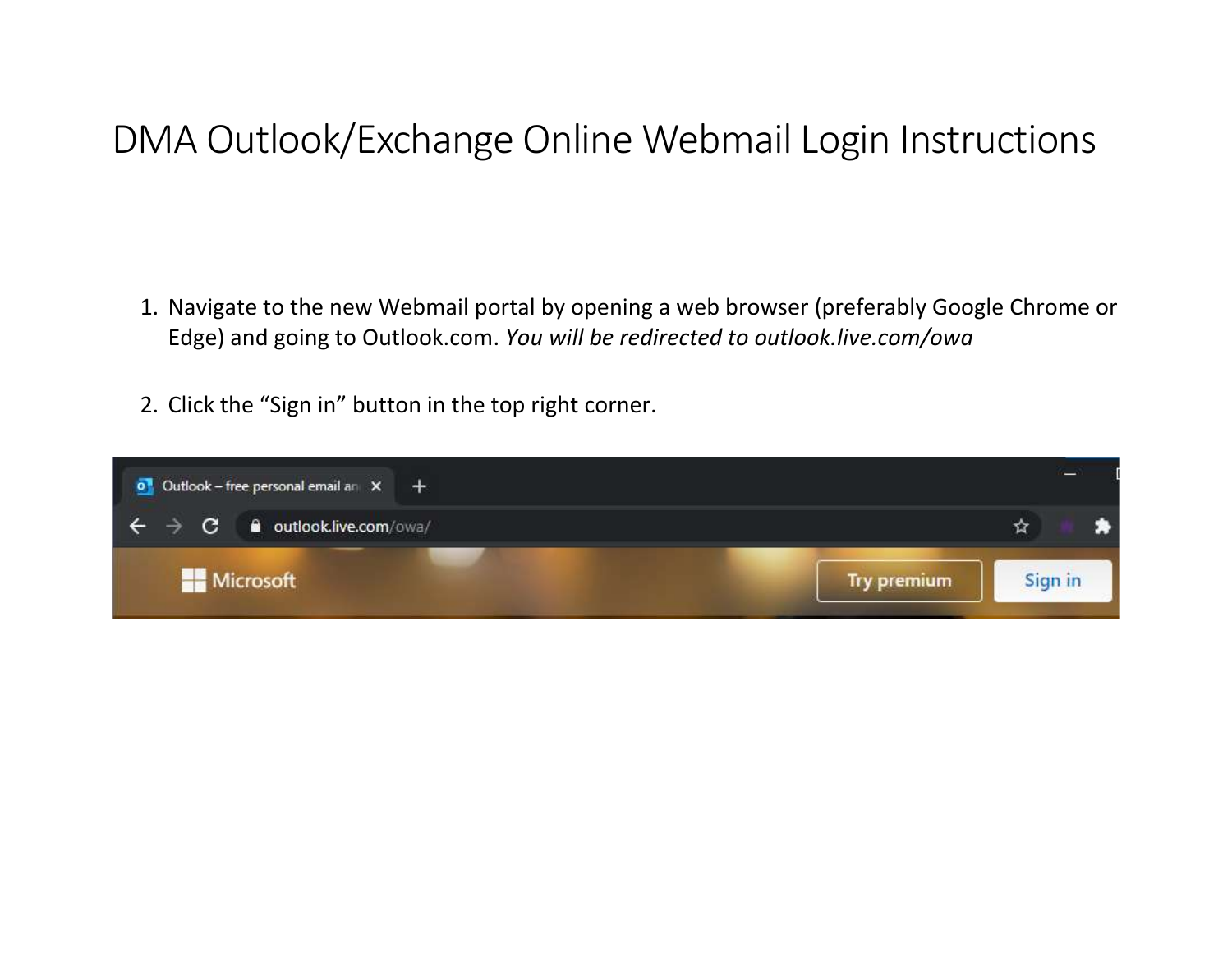3. Enter your State of Montana email address *(i.e. [YourEmailAddress@mt.gov\)](mailto:YourEmailAddress@mt.gov)* and click Next.

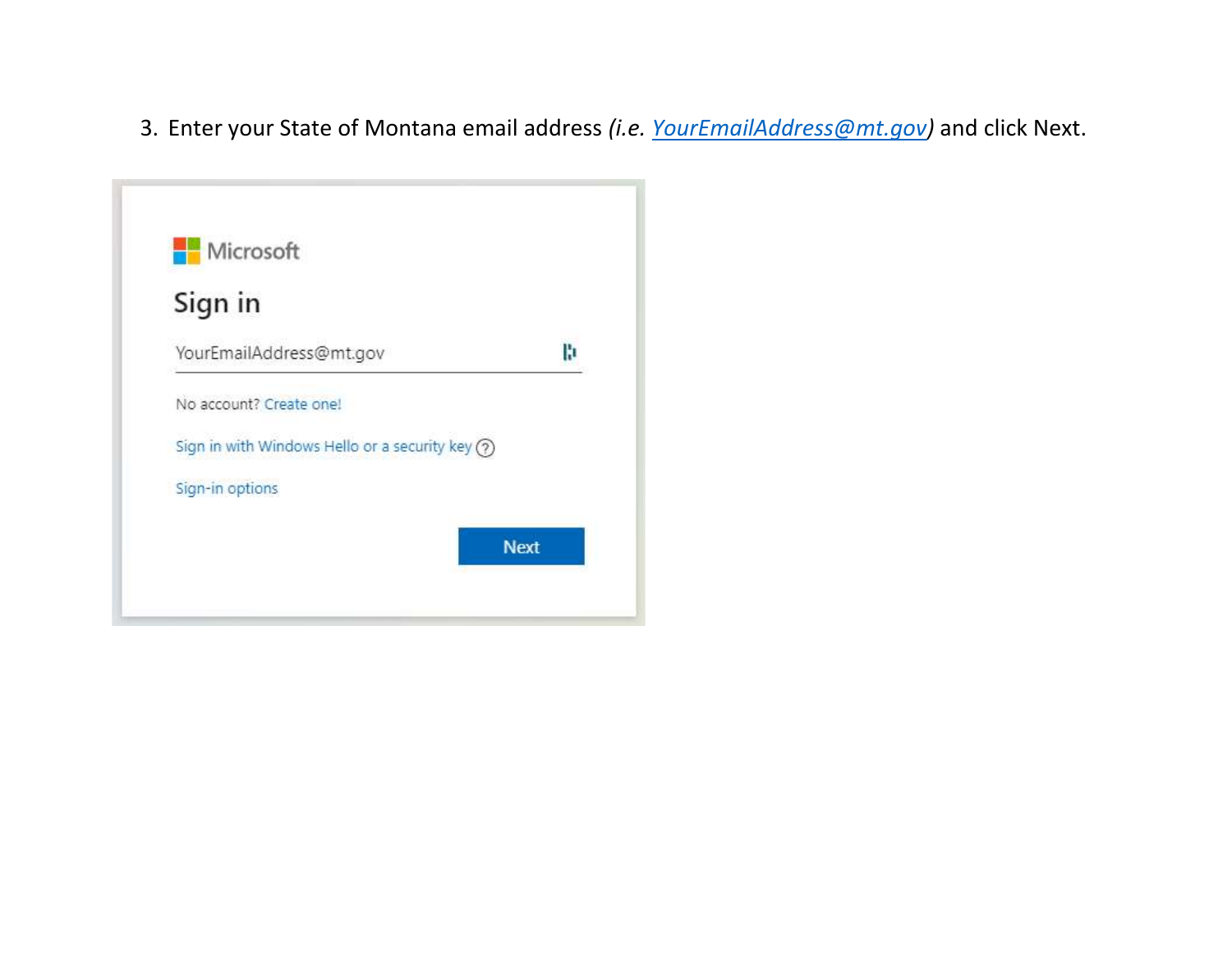4. Enter your CW# and Email/SABHRS password, then click "Sign in". *Delete everything except your CW#, including @mt.gov if pre-populated.*



Sign in with your Active Directory loginID (e.g. CX1234)

| CW1234   |  |
|----------|--|
| Password |  |

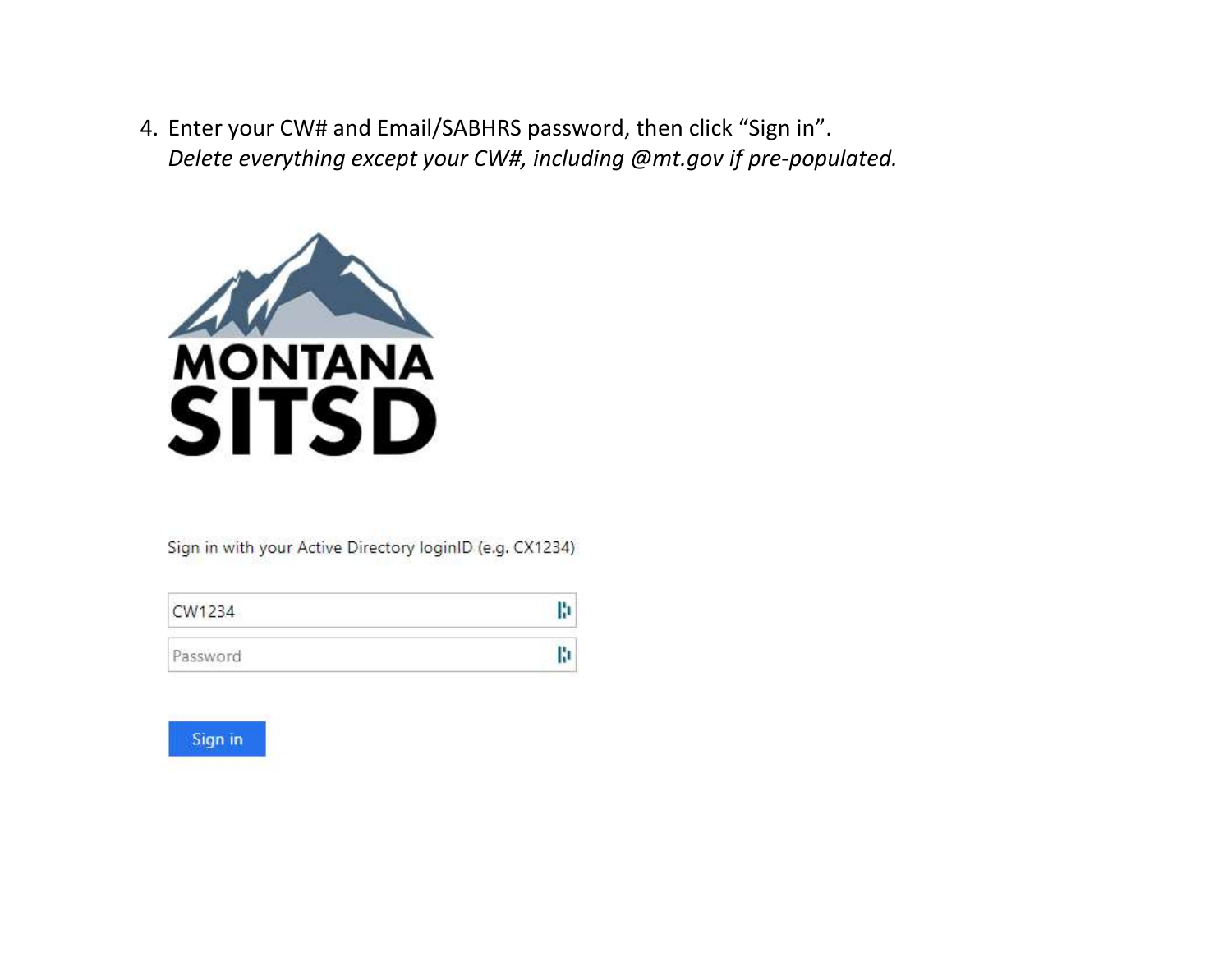5. Enter the passcode from your RSA Token, then click "Submit".



For security reasons, we require additional information to verify your account (cwb258@mt.gov)

Enter your RSA SecurID passcode.

Passcode



Secured by RSA

H,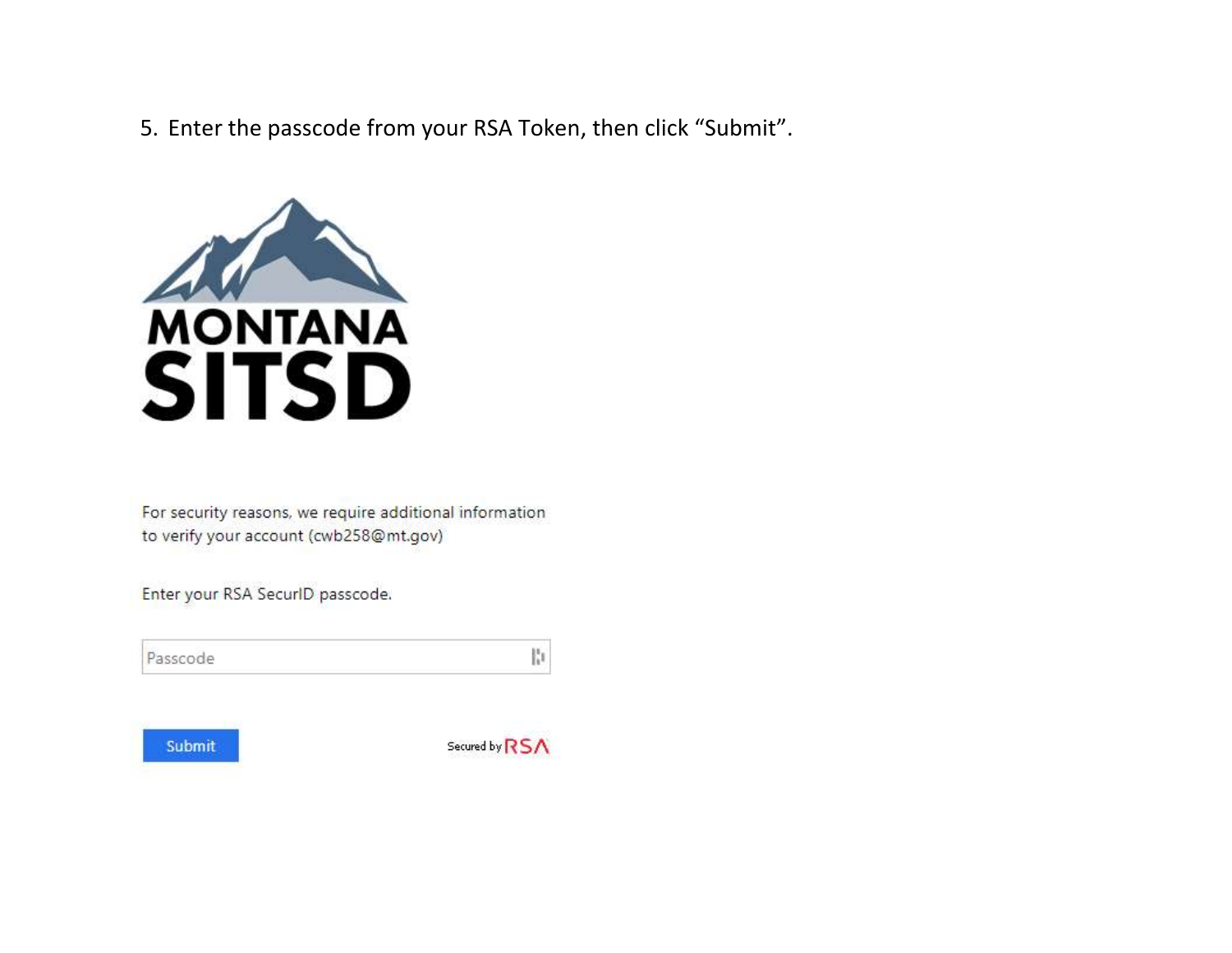6. If this page is displayed, you are allowed to click "Yes" to stay signed in. This will reduce the number of times you are asked to enter your password. *If you are not using your issued computer, you MUST sign out after each session or you will stay signed in!*

| State Of Montana                                                   |    |            |
|--------------------------------------------------------------------|----|------------|
| cwb258@mt.gov                                                      |    |            |
| Stay signed in?                                                    |    |            |
| Do this to reduce the number of times you are asked<br>to sign in. |    |            |
| Don't show this again                                              |    |            |
|                                                                    | No | <b>Yes</b> |
|                                                                    |    |            |
|                                                                    |    |            |
| This system is property of the State of Montana. Use               |    |            |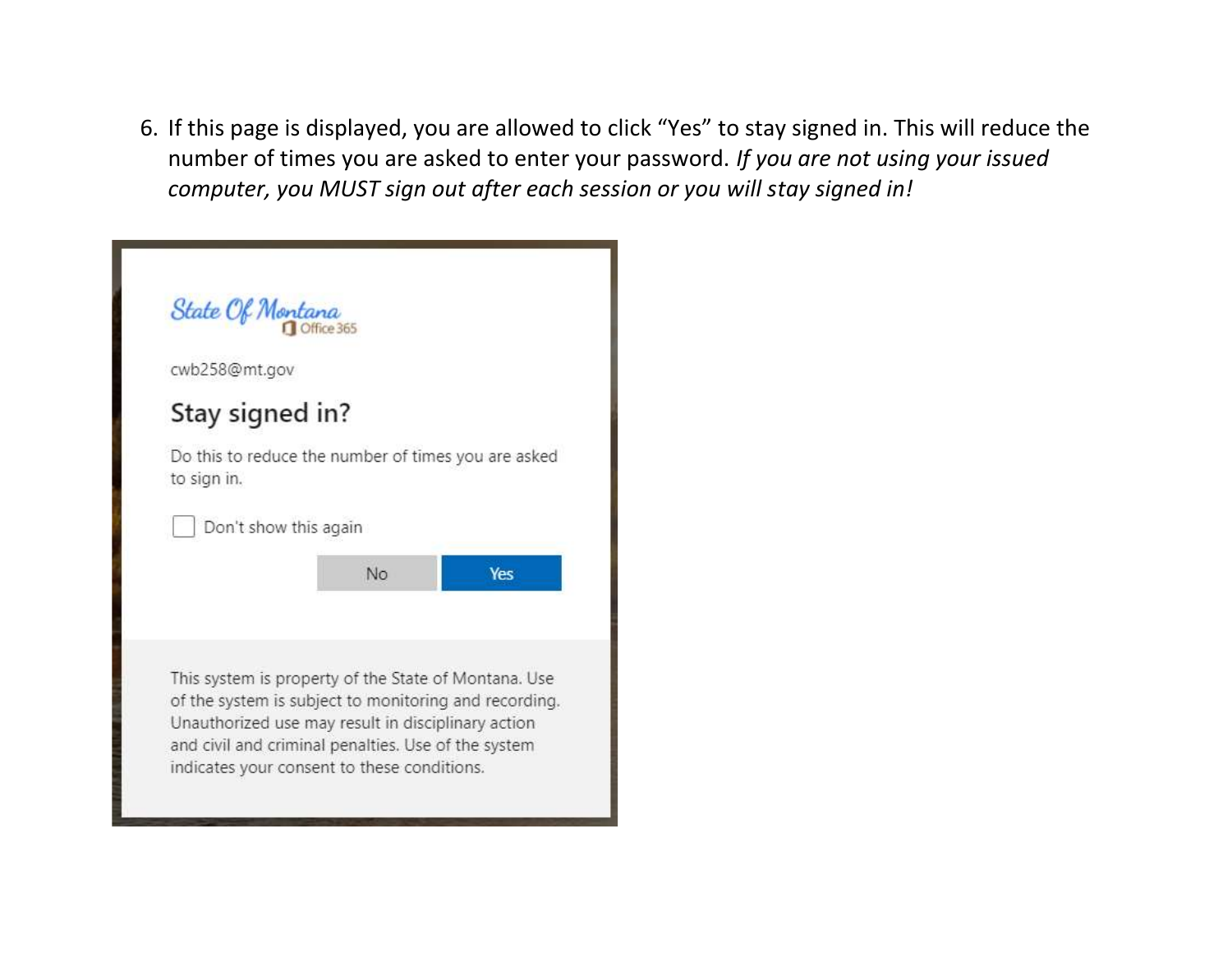7. Success! You are now logged into the Outlook/Exchange Online webmail portal.

| <br>$\cdots$<br> | <b>Outlook</b>       | Search                                                         |  |
|------------------|----------------------|----------------------------------------------------------------|--|
|                  | $\equiv$ New message | 圃 Empty Focused △ Mark all as read > Undo                      |  |
|                  | <b>Favorites</b>     | Focused<br>Other <sub>6</sub><br>$\checkmark$<br>Filter $\vee$ |  |